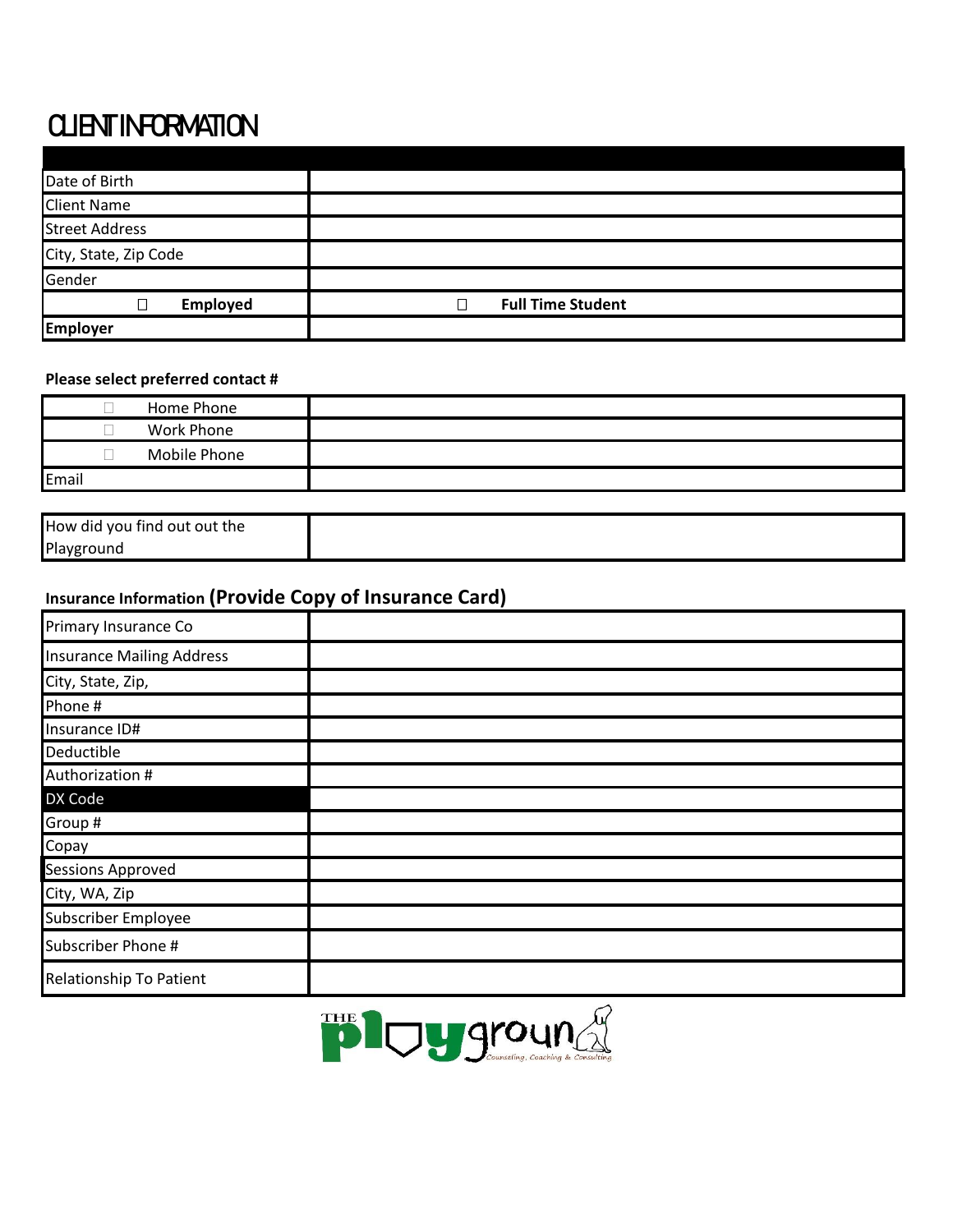## INFORMED CONSENT

| <b>Authorization for Family Sessions</b>                                 |                                                                                                                |
|--------------------------------------------------------------------------|----------------------------------------------------------------------------------------------------------------|
| Acknowledgement                                                          |                                                                                                                |
|                                                                          | * I understand that for family sessions our individual records are kept and an application for                 |
| each family member must be filled out.                                   |                                                                                                                |
|                                                                          | *I understand that for family sessions we may not access each other's records without a                        |
| Release of Information signed by each of us?                             |                                                                                                                |
| <b>Printed Name:</b>                                                     |                                                                                                                |
| Client is 13 or over or legal gaurdian signature                         |                                                                                                                |
| Date:                                                                    |                                                                                                                |
| Authorization for Therapy of a Minor                                     |                                                                                                                |
| Acknowledgement                                                          |                                                                                                                |
|                                                                          | *I understand that for Counseling OF A MINOR OVER 13 I may not access the minor's records                      |
|                                                                          | with our a Release of Information signed by both the minor and a parent or legal gaurdian                      |
|                                                                          | *I understand that for COUNSELING OF A MINOR, if the minor's parents are divorced, a copy of the current       |
|                                                                          | parenting plan must be on file with the counselor by the third session. The parenting plan must state          |
| which parent have medical decision making rights.                        |                                                                                                                |
| <b>Printed Name:</b>                                                     |                                                                                                                |
| Client is 13 or over or legal gaurdian signature                         |                                                                                                                |
| Date:                                                                    |                                                                                                                |
| <b>Authorization for All Clients</b>                                     |                                                                                                                |
| Acknowledgement                                                          |                                                                                                                |
| *I have received a copy of the HIPPA, Notice of Privacy Practices        |                                                                                                                |
| *I have received a copy of the Professional Disclosure Statement         |                                                                                                                |
|                                                                          | *I have read the informatin and have had it explained to me and had it explained to me                         |
|                                                                          |                                                                                                                |
|                                                                          | *I have had the opportunity to ask questions and understand the contents of both documents                     |
|                                                                          | *I understand that I may end counseling at anytime. I phone call or final session is requested for closure     |
| *I understand that all agreements are soley between me and my counselor. |                                                                                                                |
| or to release additional sessions.                                       | *I authorize the release of an information necessary to process insurance or employee assistance claims        |
|                                                                          | *I authorize payment of insurance or employee assistance benefits to be mad to The Playground                  |
|                                                                          | *In the event of my counselor's untimely death or incapacitation, The Playground may take responsibility       |
| for my life and referring me to another counselor.                       |                                                                                                                |
|                                                                          | *I undertand that is agreement applies only to initial consultation, not an authorization for counseling,      |
| unless the agreement is extended                                         |                                                                                                                |
|                                                                          | *I understand that both the counslor and I must agree to extend this agreement beyond the initial consultation |
|                                                                          | *I understand that an extended agreement is in place upon scheduling a second session                          |
| <b>Printed Name:</b>                                                     |                                                                                                                |
| Client is 13 or over or legal gaurdian signature                         |                                                                                                                |
| Date:                                                                    |                                                                                                                |